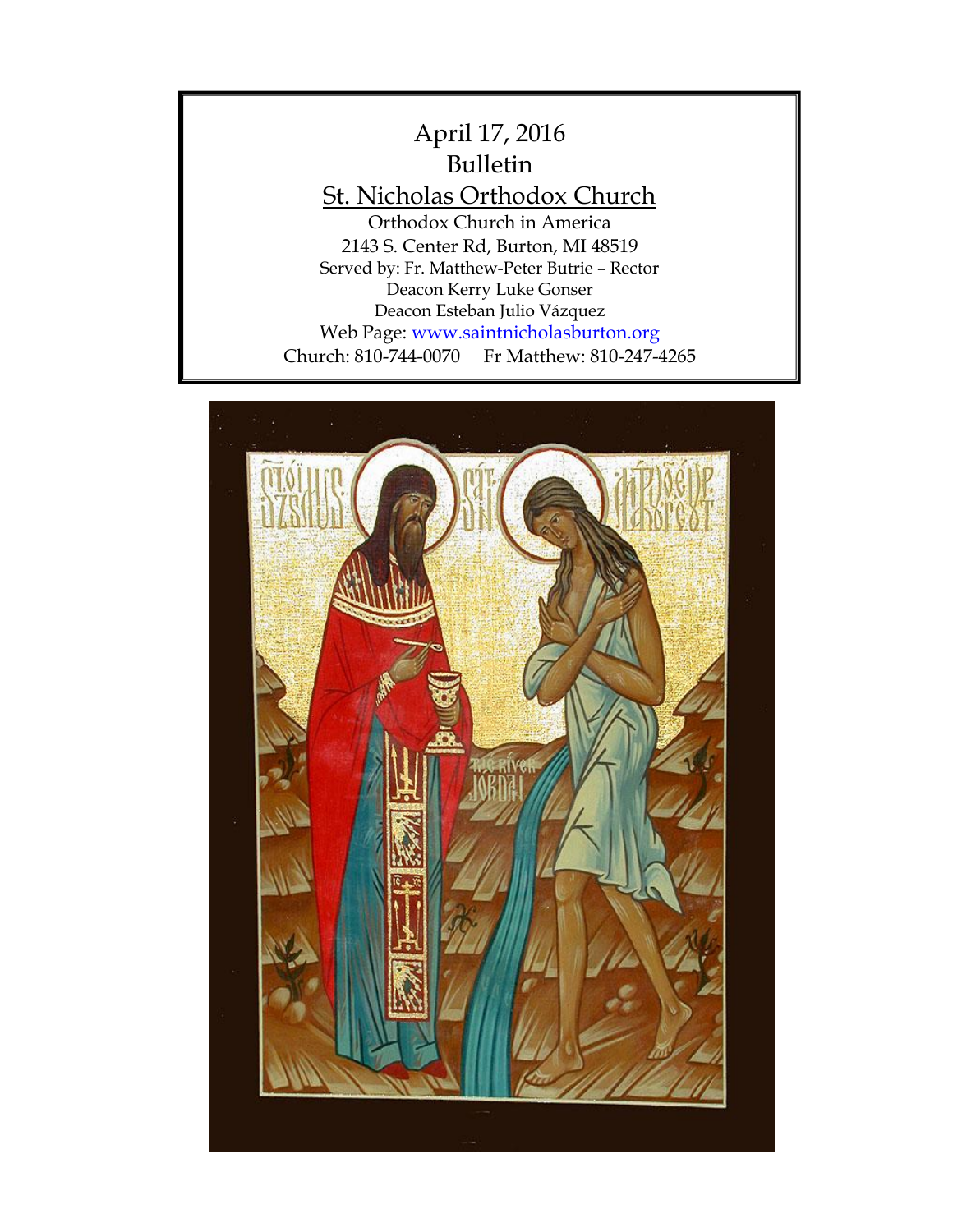**SUNDAY, APRIL 17, 2016 FIFTH SUNDAY OF LENT — Tone 5. St Mary of Egypt. Hieromartyr Simeon, Bishop in Persia, and those with him: Martyrs Abdechalas and Ananias—Presbyters, Usthazanes, Fusicus (Pusicius), Ascitrea, Azades the Eunuch, and many others (344). St. Acacius, Bishop of Melitene (ca. 433). Ven. Zosíma, Abbot of Solovétsky Monastery (1478). Uncovering of the Relics of Ven. Alexander, Abbot of Svir (1641). Martyr Adrian of Corinth (251). St. Agapitus, Pope of Rome (536). Repose of Ven. Macarios of Corinth (1805).**

# **TROPARIA**

**(Tone 5)** Let us, the faithful, praise and worship the Word, co-eternal with the Father and the Spirit, born for our salvation from the Virgin; for He willed to be lifted up on the Cross in the flesh, to endure death, and to raise the dead// by His glorious Resurrection.

**(Tone 8)** The image of God was truly preserved in you, O Mother, / for you took up the Cross and followed Christ. / By so doing, you taught us to disregard the flesh for it passes away; / but to care instead for the soul, for it is immortal. // Therefore your spirit, O holy Mother Mary, rejoices with the angels.

**(Tone 4)** In truth you were revealed to your flock as a rule of faith, a model of meekness, and teacher of abstinence, so you won the heights by humility, and riches by poverty, O Holy Father Nicholas, intercede with Christ God to save our souls.

# **KONTAKION**

**(Tone 6)** Protection of Christians never failing, Mediatress before the Creator, ever constant. Do not despise the voice of prayer of sinners, but in your goodness come to help us who faithfully call upon you. Hasten to entreat, hurry to pray, O Theotokos, interceding always for those honor you.

### *The Prokeimenon in the Fifth Tone:* **Thou, O Lord, shalt protect us / and preserve us from this generation forever.**

*v:* **Save me, O Lord, for there is no longer any that is godly.** 

**THE EPISTLE OF THE HOLY APOSTLE PAUL TO THE HEBREWS (9:11-14) Brethren: Christ came as High Priest of the good things to come, with the greater and more perfect tabernacle not made with hands, that is, not of this creation. Not with the blood of goats and calves, but with His own blood He entered the Most Holy Place once for all, having obtained eternal redemption. For if the blood of bulls and goats and the ashes of a heifer, sprinkling the unclean, sanctifies for the purifying of the flesh, how much more shall the blood of Christ, who through the eternal Spirit offered Himself without spot to God, cleanse your conscience from dead works to serve the living God.** *Alleluia, Tone 5*

- *v:* **I will sing of Thy mercies, O Lord, forever; with my mouth I will proclaim Thy truth from generation to generation.**
- *v:* **For Thou hast said: Mercy will be established forever; Thy truth will be prepared in the heavens.**

**THE HOLY GOSPEL ACCORDING TO SAINT MARK (10:32-45)** At that time, as the disciples were on the road, going up to Jerusalem, and Jesus was going before them; and they were amazed. And as they followed they were afraid. Then He took the twelve aside again and began to tell them the things that would happen to Him: Behold, we are going up to Jerusalem, and the Son of Man will be betrayed to the chief priests and to the scribes; and they will condemn Him to death and deliver Him to the Gentiles; and they will mock Him, and scourge Him, and spit on Him, and kill Him. And the third day He will rise again. Then James and John, the sons of Zebedee, came to Him, saying, "Teacher, we want You to do for us whatever we ask." And He said to them, "What do you want Me to do for you?" They said to Him, "Grant us that we may sit, one on Your right hand and the other on Your left, in Your glory." But Jesus said to them, "You do not know what you ask. Are you able to drink the cup that I drink, and be baptized with the baptism that I am baptized with?" They said to Him, "We are able." So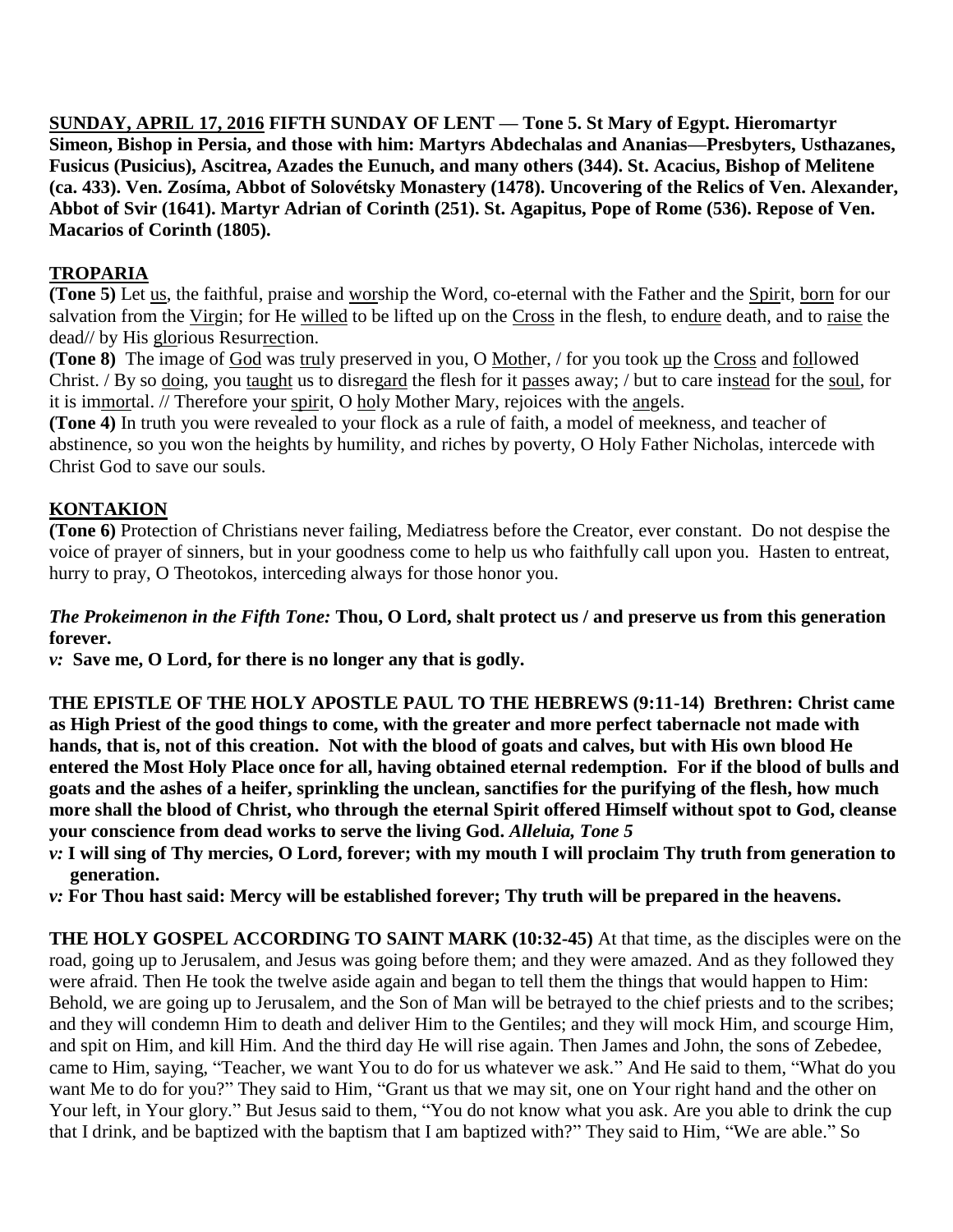Jesus said to them, "You will indeed drink the cup that I drink, and with the baptism I am baptized with you will be baptized; but to sit on My right hand and on My left is not Mine to give, but it is for those for whom it is prepared. And when the ten heard it, they began to be greatly displeased with James and John. But Jesus called them to Himself and said to them, "You know that those who are considered rulers over the Gentiles lord it over them, and their great ones exercise authority over them. Yet it shall not be so among you; but whoever desires to become great among you shall be your servant. And whoever of you desires to be first shall be slave of all. For even the Son of Man did not come to be served, but to serve, and to give His life a ransom for many.

**Instead of "It is truly meet ,"** All of creation rejoices in you, O Full of Grace: the assembly of Angels and the race of men. O sanctified temple and spiritual paradise, the glory of virgins, from whom God was incarnate and became a Child, our God before the ages. He made your body into a throne, and your womb He made more spacious than the heavens. All of creation rejoices in you, O Full of Grace. Glory to you!

**COMMUNION HYMN** Praise the Lord from the heavens, praise Him in the highest. Alleluia! Alleluia! Alleluia!

# **THE SIXTH WEEK OF LENT – THE WEEK OF PALMS**

This last week of Lent is called the Week of Palms or Palm Week because it leads us to Palm Sunday. During this week the hymns of the Church unfold for us the sickness of Lazarus and the journey of Jesus from Bethphage to Bethany to raise Lazarus from the dead. This miracle results in the triumphal entry of our Lord Jesus into Jerusalem on Palm Sunday. Below are a selection from the hymns of this week that will lead us to the festive days of Lazarus Saturday and Palm Sunday.

### **MONDAY – Lazarus is fatally ill** *Matins, Monday*

*Ode 7* Behold, Christ is in the city of Bethphage. Rejoice, O Bethany, home of Lazarus, for He will show you a miracle without equal, by raising Lazarus from the dead.

*Ode 9* Today the illness of Lazarus is made known to Christ, Who is lingering beyond the Jordan; however, in His foreknowledge, He declares: This sickness does not lead to death.

### **TUESDAY – Lazarus is fatally ill** *Matins, Tuesday*

*Sessional Hymn 3* Yesterday and today Lazarus suffers from his illness; his sisters send word to Christ about him. Prepare yourself, O Bethany, to receive your Master and King in joy and to sing with us: O Lord, glory to Thee!

### **WEDNESDAY** – **Lazarus dies & is buried – 1<sup>st</sup> day in the tomb** *Matins, Wednesday*

*Ode 3* Today Lazarus dies, but this death does not escape the divine eye of Jesus. Therefore, He spoke to His disciples and said: "My friend Lazarus has fallen asleep, but I shall go and raise him."

*Ode* 9 The sisters of Lazarus weep over the tomb of their brother today, seeing him buried beneath the stone; Thou hast said clearly to Thine apostles, O Christ: "I rejoice for you that I was not there, so that you may believe."

# **THURSDAY** –  $2^{\text{nd}}$  day in the tomb *Matins, Thursday*

*Sessional Hymn 3* Lazarus is in the tomb for two days, and his two sisters, Martha and Mary, grieve deeply as they look sadly at the rock covering the tomb. With his disciples, the Creator comes to despoil Death and give us life. Therefore, we cry out: "O Lord, glory to Thee!"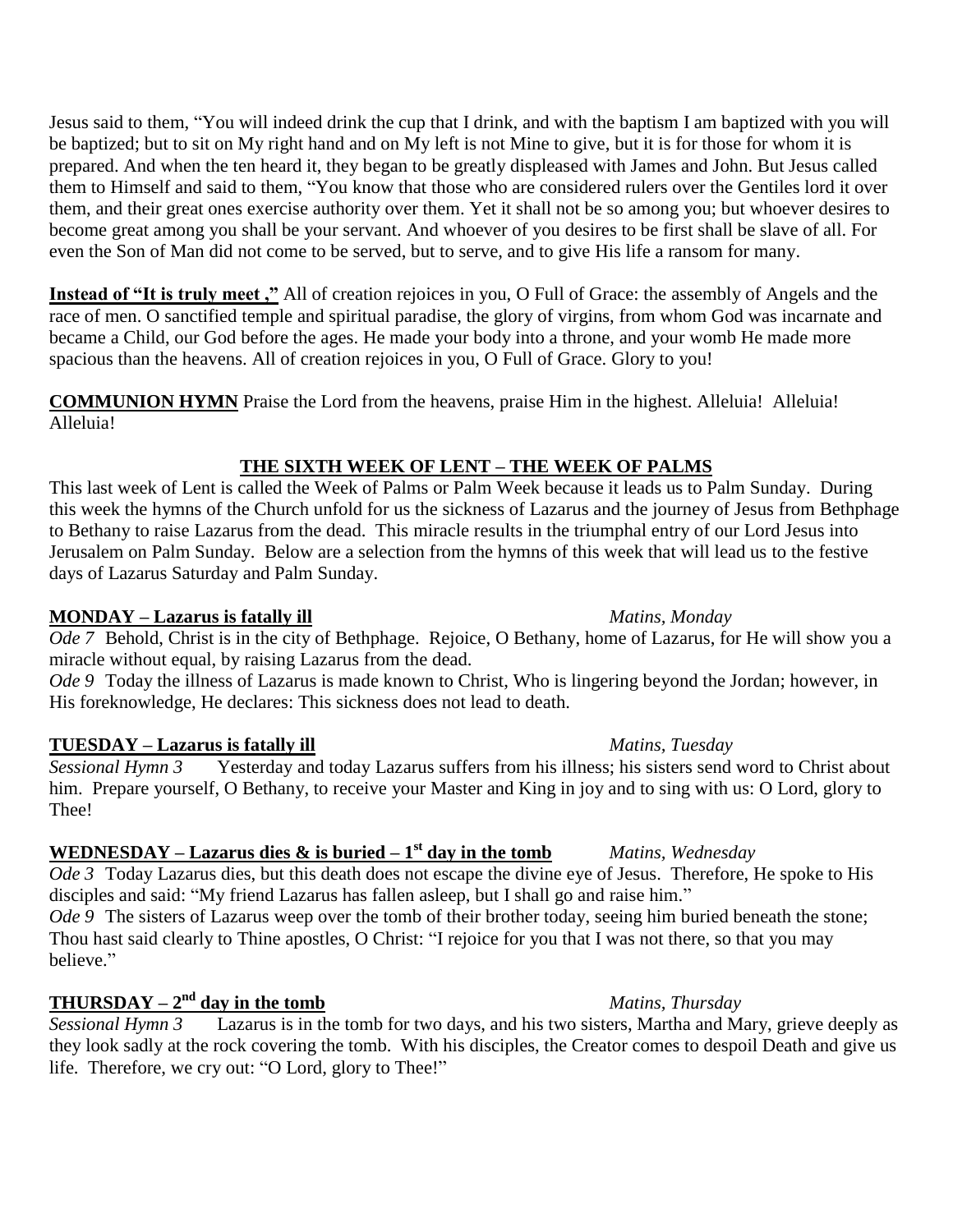## **FRIDAY** –  $3^{\text{rd}}$  day in the tomb *Matins, Friday*

*Sessional Hymn 3* On this day two disciples are sent to look for the colt of a donkey for the Master of the universe Who is seated upon the hosts of Cherubim. Death, the great devourer of the human race, begins to tremble, for Christ first carried away Lazarus; and soon He will take with Him all humanity.

*Ode 8* The sound of Thy steps resounds in Bethphage, and they were sensed by Hades who was enraged; and It entreated Lazarus, saying: "If He Who is Life calls you, hasten to leave, for I know that my end is near."

# **LAZARUS SATURDAY**  $-4$ <sup>th</sup> day in the tomb

*Vespers, sticheron* The kingdom of Hades was demolished at the sound of Thy voice, O Lord; Thy powerful word awakened from the tomb one who had been dead four days. Lazarus becomes a saving prelude of our regeneration. Nothing is impossible for the King of the universe; O Lord, grant to Thy servants forgiveness and great mercy!

*Matins, at the Praises* Even though Lazarus had been dead four days, Thou didst raise him from Hades, O Christ; before Thine own death, Thou didst destroy the power of Death; Thou didst free one of Thy friends from the tomb to announce the resurrection of all. Therefore, we bow before Thy sovereign power and cry out: Blessed art Thou, O Savior, have mercy on us!

ဆိုပြီးဝ ဝန္ကိုပ ဝန္ကိုပ ဝန္ကိုပ ဝန္ကိုပ ဝန္ကိုပ ဝန္ကိုပ ဝန္ကိုပ ဝန္ကိုပ ဝန္ကိုပ ဝန္ကိုပ ဝန္ကိုပ ဝန္ကိုပ ဝန္ကိ

## **CANDLE INTENTIONS FOR THE HEALTH AND BLESSINGS OF**

| Fr. Joe, Fr. Moses, Fr. Lavrenty, Deacon Anthony, Aaron, Gloria, Laurie,   |  |
|----------------------------------------------------------------------------|--|
| Walt & Zina, Dorothy, Jeanette, Reggie, Ruth, Stojan & Mira, Bosa, Joseph, |  |
|                                                                            |  |
|                                                                            |  |
|                                                                            |  |
|                                                                            |  |
|                                                                            |  |
|                                                                            |  |
|                                                                            |  |

### **CANDLE INTENTIONS FOR ALL THOSE IN BLESSED REPOSE**

| Natallia          |
|-------------------|
|                   |
| Joe Tome          |
| . Dorothy Goodman |

<u>နော်မှာ မရှိမ မရှိမ မရှိမ မရှိမ မရှိမ မရှိမ မရှိမ မရှိမ မရှိမ မရှိမ မရှိမ</u>

Welcome all of our friends and visitors to St. Nicholas! Please join us for fellowship, coffee and pastries in our parish hall.

Coffee and pastries are being donated today in memory of +Evangalia Bakousidis, mother of Irene Batcos and Gerry Bakousidis, one year blessed repose by her family.

**HELP NEEDED** on Friday, April 22 at 1 pm to assemble the palms and pussywillows and prepare the church for Palm Sunday.

*Vespers & Matins, Saturday* 

April 17, 2016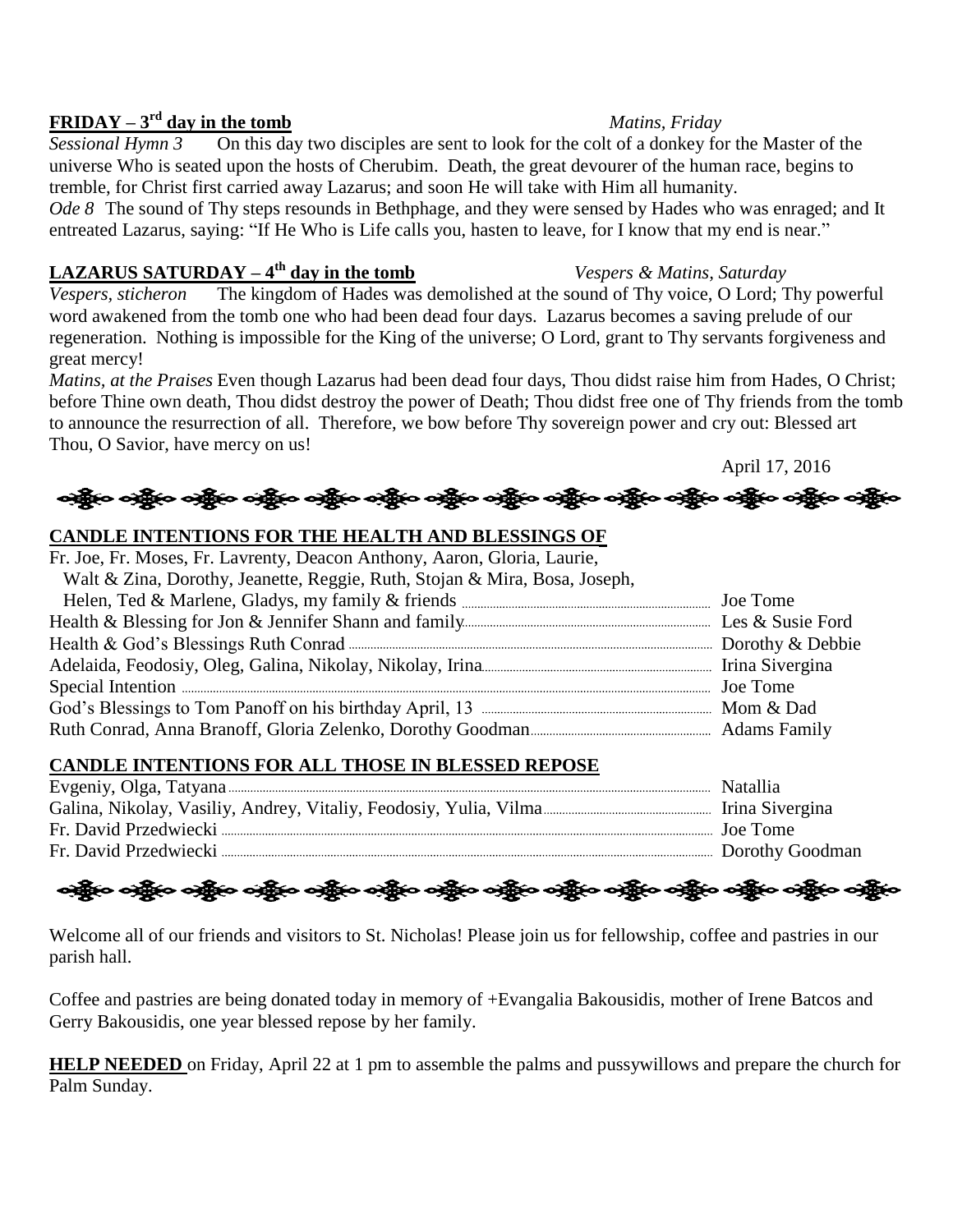**LAST CONFESSIONS** before Pascha will be Wednesday, April 27. Father Matthew is available to hear confessions before and after Saturday Vespers, Sunday Liturgy and services during the week. If needed you may call the parish office to make an appointment.

# **CHARITY MINISTRIES**

**HOPE IN A BOX** is collecting Deodorant for the month of April. Place the items in the Blue Box in the hall. Catholic Charities Community Closet will distribute the items.

**FOOD DRIVE** Place non-perishable food items in the other blue box in the hall.

**NORTH END SOUP KITCHEN We serve on Thursday, May 5 from 9 am to 1 pm.**

**PALM SUNDAY BAKE SALE** featuring Sweet Bread, Triangles; Cheese, Leek or Spinach, Piroshki (meat filled), Pierogi (potato filled) and Lamb shaped butter, will be held next Sunday, April 24. Orders forms are due **TODAY**!

**100th ANNIVERSARY BOOKLET AD** forms are available in the parish hall. Also available are sheets that show the exact size of each ad, on the reverse side is the cost per ad size. Ad forms are due back April, 30. If you have any questions please see any member of the anniversary committee; Sharon Jernigan, Dorothy Goodman, Lucy Hogg, Cathy Steiner, Eileen Branoff, Linda Branoff, Paul Brayan or Father Matthew.

**APRIL CHARITY PROJECT** Backpacks for the Homeless. We are in need of the following items to fill the backpacks; Toothbrush and Toothpaste (individually wrapped), Washcloth and Hand towel, Thin Blanket, Deodorant, Disposable Razors, Shaving Cream, Comb and Brush, Bar Soap, Baby Wipes, Snacks ( Granola Bars, Protein Bars, Individual Peanut Butter Snacks, Peanuts, Trail Mix, Etc.) Pad of Paper, Pen or Pencil, Shampoo (not to large), Socks, Small tube of Antibiotic Cream. This is the 100<sup>th</sup> Anniversary event for April. **A collection will be taken up today and next Sunday to purchase the items needed. Please be generous.**

**DONATIONS FOR LENT, HOLY WEEK & PASCHA** There are still items available for donation. Available are; Fan Palms-\$30, Flowers for the Tomb-Market Value, Incense-\$40 and Red Egg Dye -\$50. See Debbie is you would like to donate or contribute toward any of the items listed

**PASCHAL GOSPEL** It is customary to read the Gospel in various languages. If anyone would like to read the Gospel in a language other than English at Pascha, please contact the office as soon as possible.

**VIGIL AT THE TOMB OF THE LORD** It is traditional to keep a vigil at the Tomb of our Lord from Great Friday evening until the Great Saturday's Liturgy and then until the midnight service. The Vigil is from Friday, April 29 at 10:00 pm until Saturday, April 30 at 10:00 am and then from 1:00 pm until 10:30 pm. If you are interested, please email [stnicholas1916@att.net,](mailto:stnicholas1916@att.net) call the office at 744-0070 or sign your name to the sign-up sheet in the hall.

**PARISHIONER UPDATE** as of Thursday, April 14, Mary Ann Brayan is back at her residence. Her address is Mary Ann Brayan, 5230 Warwick Woods Trail, Grand Blanc, MI 48439 if you would like to send her a card.

**CONGRATULATIONS** to Tom and Kathy Sozovski on the birth of their twin great grandsons Stefan and Aleksander, born on March, 3. Parents are Steven and Adrienne Jancevski and grandparents Lazar and Jelica Trpcevski.